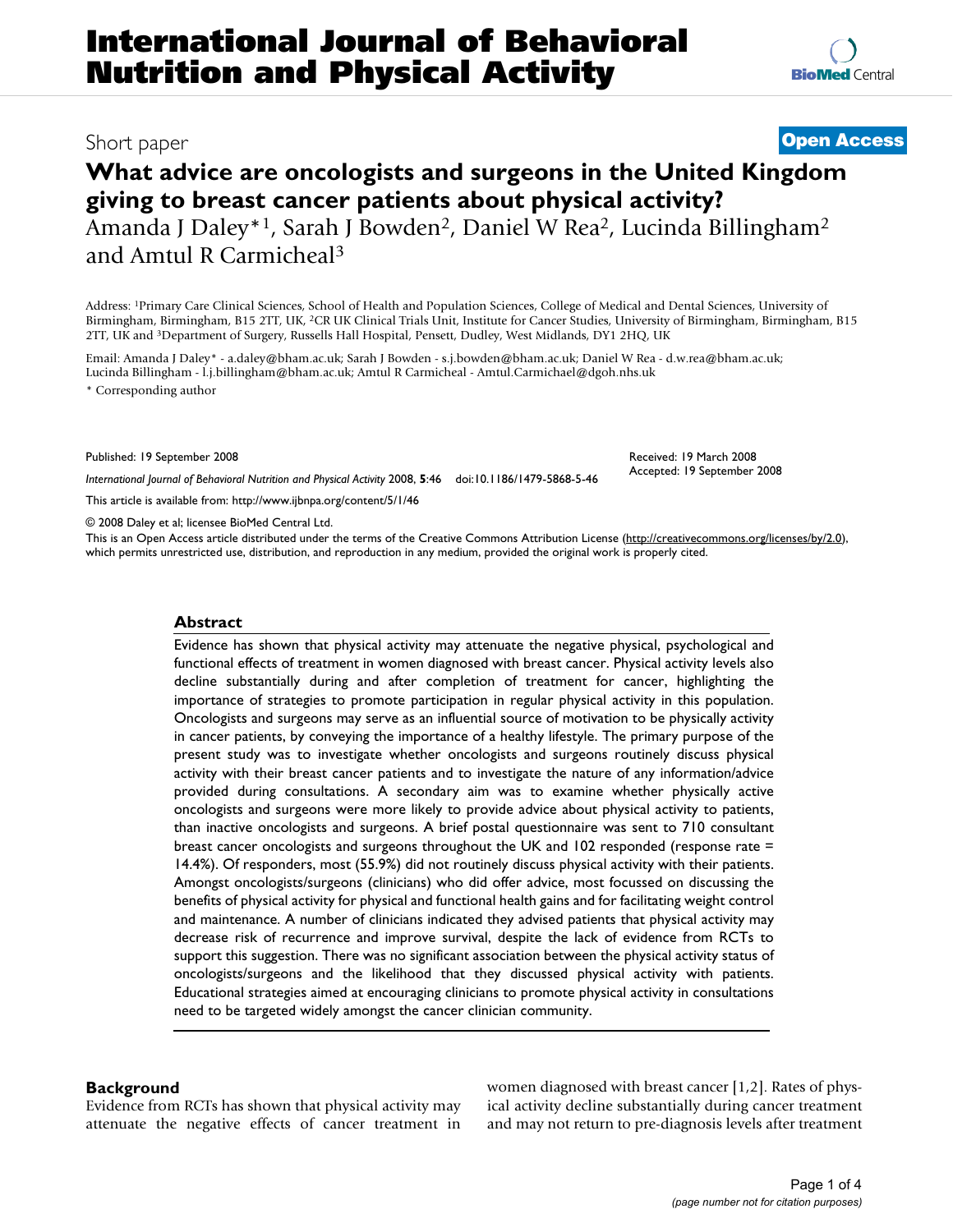has been completed [3]. Recent epidemiological studies [4] have also demonstrated an inverse relationship between physical activity after diagnosis and risk of recurrence and breast cancer specific mortality, so the importance of maintaining a physically active lifestyle after diagnosis of breast cancer may have even greater health consequences.

Oncologists and surgeons may serve as an important source of motivation by encouraging patients to be physically active and by conveying the importance of a healthy lifestyle after cancer diagnosis. Oncologists have also been found to have a favourable attitude towards promoting exercise with cancer patients [5,6]. In addition, a recent well conducted RCT [7] demonstrated that a brief oncologist prompt to exercise during treatment consultations increased physical activity in newly diagnosed breast cancer patients, further highlighting the instrumental 'gatekeeper' role that cancer clinicians can have in facilitating changes in cancer patients' health behaviours.

Studies [5,6] conducted in North America have investigated whether oncologists provide physical activity advice to their patients, although little is known about which speciality of cancer clinician are likely to provide advice or the nature of the information provided. The primary aims of the present study were to investigate whether oncologists and surgeons in the UK routinely discussed physical activity with their breast cancer patients, to explore the nature of this advice and to investigate whether oncologists and surgeons who were physically active themselves, were more likely to discuss physical activity with their patients.

## **Methods**

As part of the development procedures for a RCT of the effects of physical activity on breast outcome, a brief anonymous postal questionnaire (see Appendix 1) was sent (one mailing with no reminders) to 710 consultants registered with the Cancer Research UK Clinical Trials Unit database and comprised of 332 surgeons, 255 clinical oncologists and 84 medical oncologists (clinicians). Clinicians were asked to report whether they routinely provided advice to patients about physical activity during consultations and to indicate the nature and context of any advice provided. An open comment section was included in the questionnaire where clinicians were given the opportunity to provide written details of the advice they gave to patients. Clinicians were also asked to indicate who they believed would be the most suitable health professional to deliver physical activity intervention/ advice to breast cancer patients (i.e. nurse, surgeon, oncologist, physiotherapist or other health professional). In addition, the questionnaire also included items to assess clinicians' age, gender, medical speciality and the amount of moderate intensity physical activity that they typically achieved per week.

## **Results**

A total of 102 breast cancer consultants (medical oncologists:  $n = 14$ ; clinical oncologists:  $n = 48$ ; surgeons:  $n = 40$ ) working across 65 sites in the UK responded to the study questionnaire (response rate = 14.4%). The majority of responders were from district hospitals (56%) and worked in specialist cancer centres (63%). Most respondents were aged 40–50 years ( $n = 44$ ) or 50–60 years ( $n =$ 37). Of responders,  $44.1\%$  (n = 45) routinely gave advice to their patients about physical activity. Walking was the most commonly advocated type of activity although advice relating to the duration and intensity of physical activity that patients were encouraged to achieve varied considerably [see additional file]. The nature of the advice provided can be broadly categorised into five main themes; benefits for recurrence and mortality, benefits for weight control and management, benefits for physical and functional health, benefits of active healthy living and general comments about physical activity prescription [see additional file 1].

Chi-squared analysis showed that oncologists were significantly (p < 0.01) more likely to give patients advice about physical activity than surgeons ( $n = 36/60$ : 60.0% versus n = 9/38: 23.7%). Relatively few clinicians (36.5%: n = 33/85) were themselves meeting current public health recommendations for physical activity of at least 150 minutes of moderate intensity physical activity per week. Chisquared analysis indicated no relationship between physical activity status (meeting the current physical activity recommendations or not) and whether clinicians promoted physical activity with their patients (yes or no). Clinicians felt nurses (50%:  $n = 51$ ) and physiotherapists  $(33.3\%: n = 34)$  were the most suitable health professionals to deliver physical activity interventions to breast cancer patients; 11.8% indicated 'other health professional' in response to this question (e.g. fitness instructor). Only 1.9% ( $n = 2$ ) of clinicians felt oncologists were the most suitable person to deliver physical activity interventions and no respondents indicated that surgeons were suitable.

## **Discussion**

This study found that about 44% of clinicians gave advice to their patients about physical activity. This finding is consistent with previous research [6] conducted in North America which found 43% of oncologists reported that they tried to recommend physical activity to their patients, when appropriate. Related to this, a previous study [5] showed that about 28% of cancer patients reported that their oncologist discussed exercise during treatment consultations. While at face value findings may be considered encouraging, less than half of clinicians recommend phys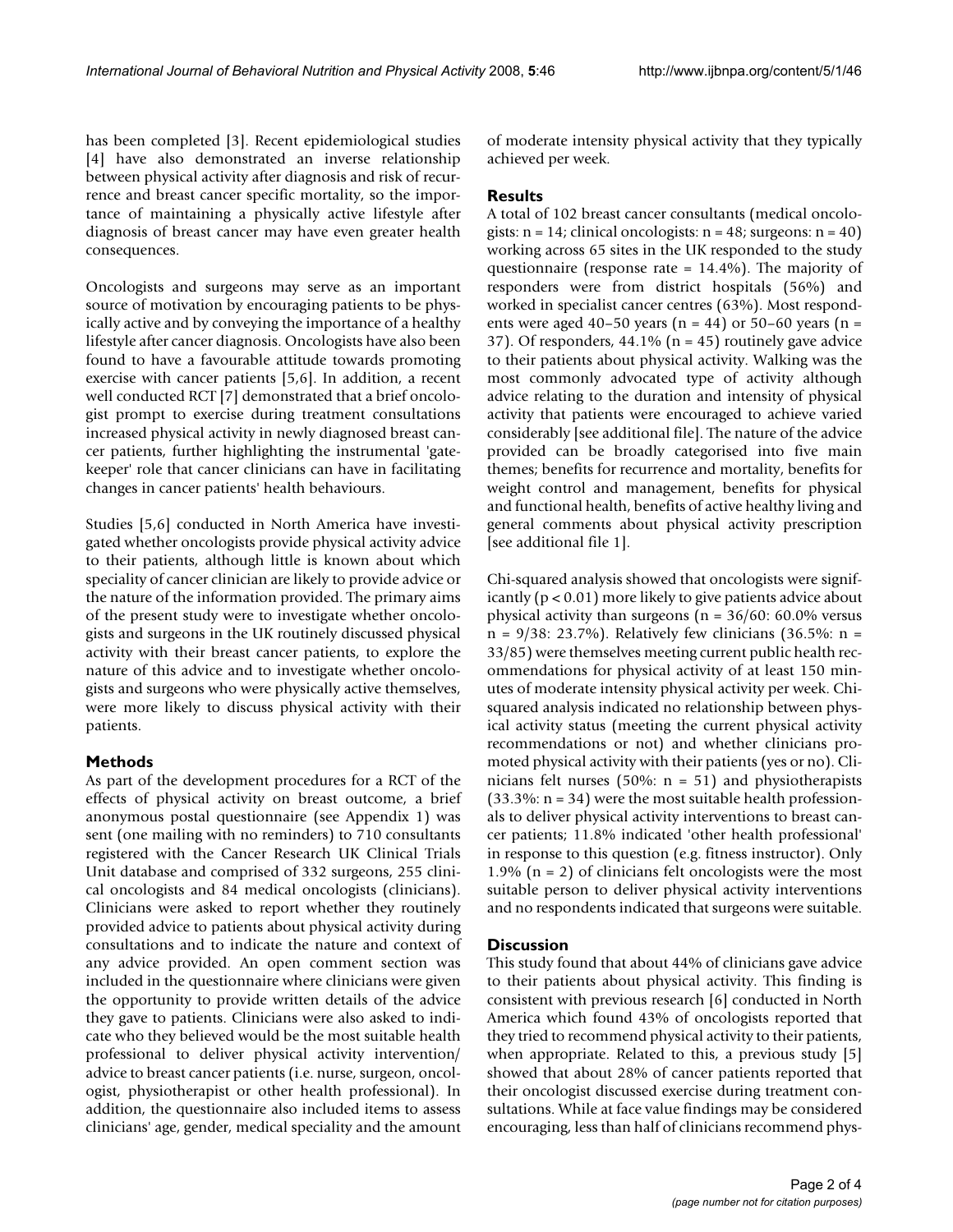ical activity to their patients. Oncologists and surgeons in the UK do not receive formal training on health behaviour issues and greater efforts need to be made to educate them about the important role of exercise in cancer care so that it becomes part of routine practice for all clinicians. This is also important because evidence shows that cancer patients are likely to be receptive to advice about exercise from clinicians [8] and because [5] cancer patients who report that their oncologist discussed exercise during treatment consultations report higher levels of exercise during subsequent treatment.

Oncologists were much more likely to promote physical activity with their patients than surgeons; this might be because oncologists have greater levels of contact with patients during follow-up and/or because they see patients at the completion of treatment and give formal advice on prevention of relapse. In contrast, surgeons see patients during active treatment when advice about physical activity may not be as appropriate. These findings also serve to highlight differences in practice between clinicians of different sub-specialities and help to identify where the greatest need for training might lie. Results are also in broad agreement with a previous study [6] which found oncologists had favourable opinions about promoting exercise with their patients.

Amongst clinicians who did offer physical activity advice, most focussed on the physical and functional benefits that it can provide and its role in facilitating weight maintenance. It was interesting to note that many clinicians discussed physical activity with patients in the context that participation may decrease their risk of recurrence and improve survival. Currently there is only epidemiological evidence to support an association between physical activity and mortality from breast cancer and RCTs are still required to confirm any potential survival benefit.

About a third of clinicians were meeting the current public health recommendations for physical activity per week, which is similar to rates found for the general population in the UK [9]. Those clinicians who were active themselves were no more likely than their inactive counterparts to promote physical activity with patients, suggesting that any educational strategies aimed at encouraging clinicians to promote physical activity in consultations need to be targeted widely amongst the cancer clinician community. It was also interesting to note that very few clinicians felt that they were best placed to offer patients advice about physical activity, yet many were routinely doing so.

This study should be interpreted in the context of several limitations. The response rate was low and those who did respond may not be representative of all oncologists and surgeons. Larger studies may be better positioned to explore these issues more precisely. However, responses were obtained from male and female clinicians of different ages located at sixty-five sites throughout the UK and this should serve to increase the generalisability of the findings. It is anticipated that responders were more likely to have some interest in physical activity than nonresponders and therefore these findings may represent a 'best case scenario' regarding current practice of cancer clinicians.

To the best of our knowledge this is the first study of its kind to take place in the UK and to provide information about both the qualitative and quantitative nature of the physical activity advice given to patients by oncologists and surgeons. Previous studies from North America have focussed on oncologists and less is known about the practice of cancer surgeons in relation to physical activity; the present study addresses this gap in the literature.

## **Conclusion**

Many clinicians discuss physical activity with their patients but a large proportion do not. Few clinicians felt that they were best placed to offer patients advice about physical activity and this may explain why many do not do so. Greater efforts need to be made to educate cancer clinicians in the UK about physical activity so that patients are routinely advised about the health benefits that participation might provide both during and after active treatment for breast cancer.

## **List of abbreviations**

RCTs: randomised controlled trials; UK: United Kingdom.

## **Competing interests**

The authors declare that they have no competing interests.

## **Authors' contributions**

AJD drafted the manuscript and conducted the analyses. SJB coordinated the study, helped to draft the manuscript and contributed to data analysis. All authors participated in conceptualisation and design of the questionnaire study. All authors read and approved the final version of the manuscript.

## **Appendix 1**

#### *Study Questionnaire*

1) Indicate your profession:

Clinical Oncologist  $\Box$  Medical Oncologist  $\Box$  Surgeon  $\Box$ 

2) Would you normally give patients advice regarding exercise? No  $\Box$  Yes  $\Box$ 

If yes, briefly describe the advice you would give below: